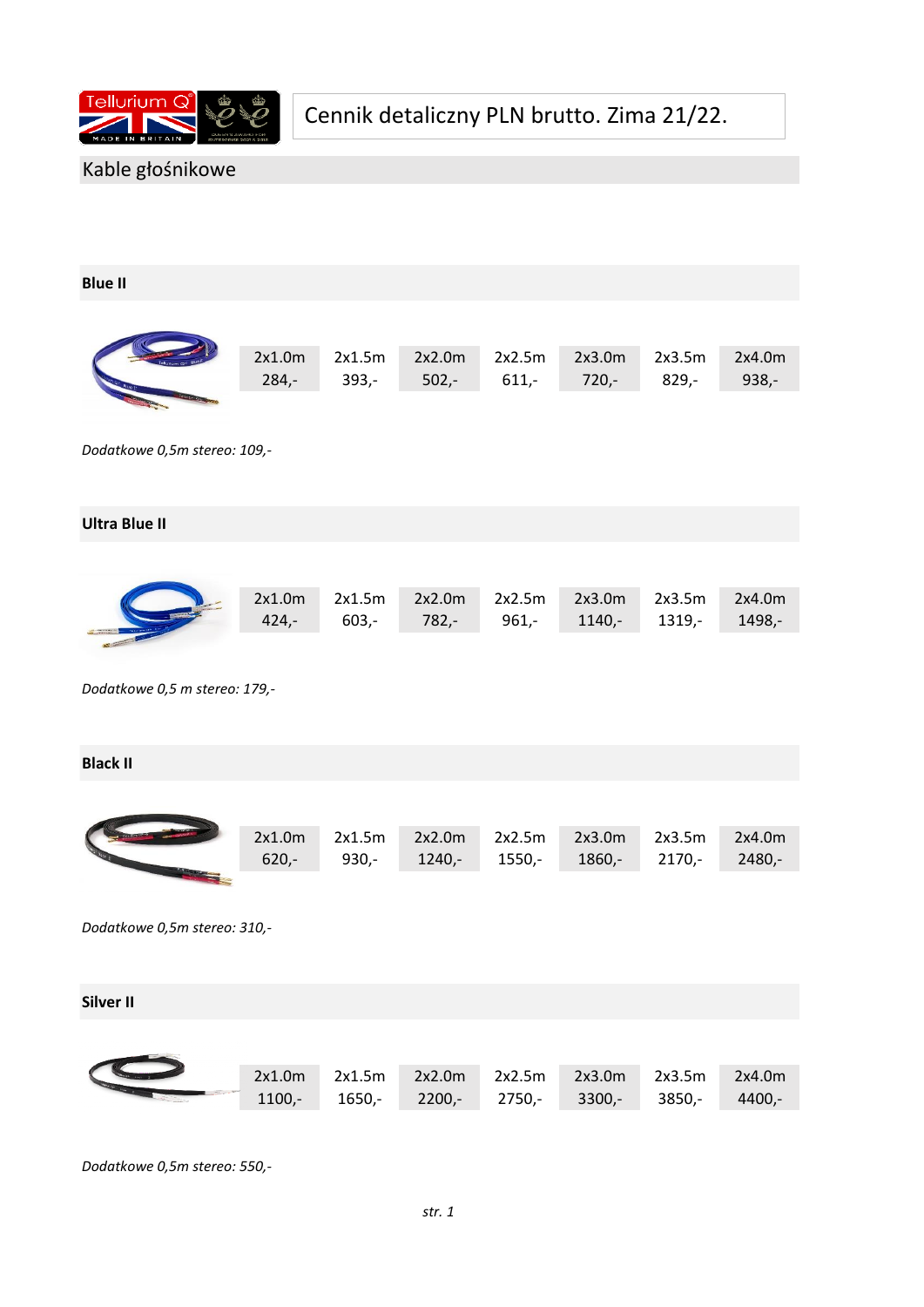

#### Kable głośnikowe

#### **Blue Diamond**

| 2x1.0m   | 2x1.5m | 2x2.0m   | 2x2.5m | 2x3.0m   | 2x3.5m   | 2x4.0m |
|----------|--------|----------|--------|----------|----------|--------|
| $1950 -$ | 2925,- | $3900 -$ | 4875.- | $5850 -$ | $6825 -$ | 7800.- |

*Dodatkowe 0,5m stereo: 975,-*

**Ultra Black II**

| 2x1.0m 2x1.5m 2x2.0m 2x2.5m 2x3.0m 2x3.5m |  |  |                                                     | 2x4.0m |
|-------------------------------------------|--|--|-----------------------------------------------------|--------|
|                                           |  |  | 3550,- 5325,- 7100,- 8875,- 10650,- 12425,- 14200,- |        |
|                                           |  |  |                                                     |        |

*Dodatkowe 0,5m stereo: 1775,-*

**Ultra Silver**

| 2x1.0m   | 2x1.5m | 2x2.0m | 2x2.5m | 2x3.0m                                        | 2x3.5m | 2x4.0m |
|----------|--------|--------|--------|-----------------------------------------------|--------|--------|
| $5940 -$ |        |        |        | 8910, 11 880, 14 850, 17 820, 20 790, 23 760, |        |        |

Dodatkowe 0,5m stereo: 2970,-

#### **Black Diamond**

|                   | 2x1.0m | 2x1.5m | 2x2.0m | 2x2.5m | 2x3.0m                                                       | 2x3.5m | 2x4.0m |
|-------------------|--------|--------|--------|--------|--------------------------------------------------------------|--------|--------|
|                   |        |        |        |        | 7170,- 10 755,- 14 340,- 17 925,- 21 510,- 25 095,- 28 680,- |        |        |
| <b>CONTRACTOR</b> |        |        |        |        |                                                              |        |        |

*Dodatkowe 0,5m stereo: 3585,-*

#### **Silver Diamond**

|  | $2x1.0m$ $2x1.5m$ $2x2.0m$ $2x2.5m$                                                 | 2x3.0m 2x3.5m | 2x4.0m |
|--|-------------------------------------------------------------------------------------|---------------|--------|
|  | $10\,800$ , $16\,200$ , $21\,600$ , $27\,000$ , $32\,400$ , $37\,800$ , $43\,200$ , |               |        |

*Dodatkowe 0,5m stereo: 5400,-*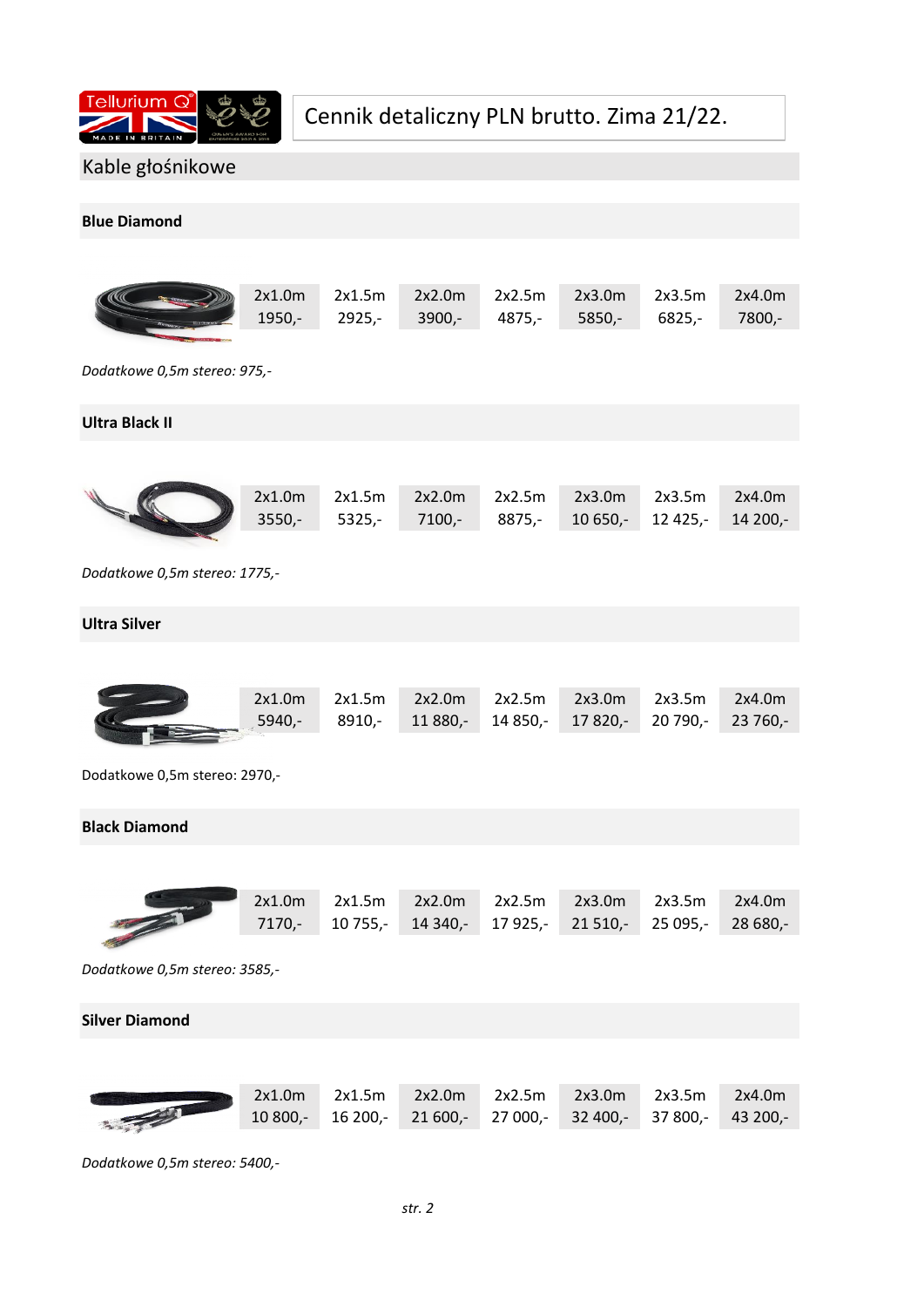

Zworki

| <b>Blue II Link</b>                                                                                                                                                                                                                                                                                                                           |                             |
|-----------------------------------------------------------------------------------------------------------------------------------------------------------------------------------------------------------------------------------------------------------------------------------------------------------------------------------------------|-----------------------------|
|                                                                                                                                                                                                                                                                                                                                               |                             |
|                                                                                                                                                                                                                                                                                                                                               | 2x30cm<br>$335,-$           |
| <b>Ultra Blue II Link</b>                                                                                                                                                                                                                                                                                                                     |                             |
| Televing<br>₹<br>inksion of                                                                                                                                                                                                                                                                                                                   | 2x30cm<br>389,-             |
| <b>Black II Link</b>                                                                                                                                                                                                                                                                                                                          |                             |
| Tomorrow Williams                                                                                                                                                                                                                                                                                                                             | 2x30cm<br>$535,-$           |
| <b>Silver II Link</b>                                                                                                                                                                                                                                                                                                                         |                             |
|                                                                                                                                                                                                                                                                                                                                               | 2x30cm<br>$610,-$           |
| <b>Blue Diamond Link</b>                                                                                                                                                                                                                                                                                                                      |                             |
|                                                                                                                                                                                                                                                                                                                                               | 4x30cm<br>$940,-$           |
| <b>Ultra Black II Link</b>                                                                                                                                                                                                                                                                                                                    |                             |
| $\begin{picture}(20,20) \put(0,0){\line(1,0){155}} \put(15,0){\line(1,0){155}} \put(15,0){\line(1,0){155}} \put(15,0){\line(1,0){155}} \put(15,0){\line(1,0){155}} \put(15,0){\line(1,0){155}} \put(15,0){\line(1,0){155}} \put(15,0){\line(1,0){155}} \put(15,0){\line(1,0){155}} \put(15,0){\line(1,0){155}} \put(15,0){\line(1,0){155}} \$ | 4x30cm<br>1270,-            |
| <b>Ultra Silver Link</b>                                                                                                                                                                                                                                                                                                                      |                             |
| <b>CONTRACTOR</b>                                                                                                                                                                                                                                                                                                                             | 4x30cm<br>1850,-            |
| <b>Black Diamond Link</b>                                                                                                                                                                                                                                                                                                                     |                             |
| <b>Contract Contract Contract Contract Contract Contract Contract Contract Contract Contract Contract Contract C</b>                                                                                                                                                                                                                          | 4x30cm<br>2475,-            |
| <b>Silver Diamond Link</b>                                                                                                                                                                                                                                                                                                                    |                             |
| <b>CONTRACTOR</b>                                                                                                                                                                                                                                                                                                                             | 4x30cm<br>2935,-<br>$ctr$ 2 |

*str. 3*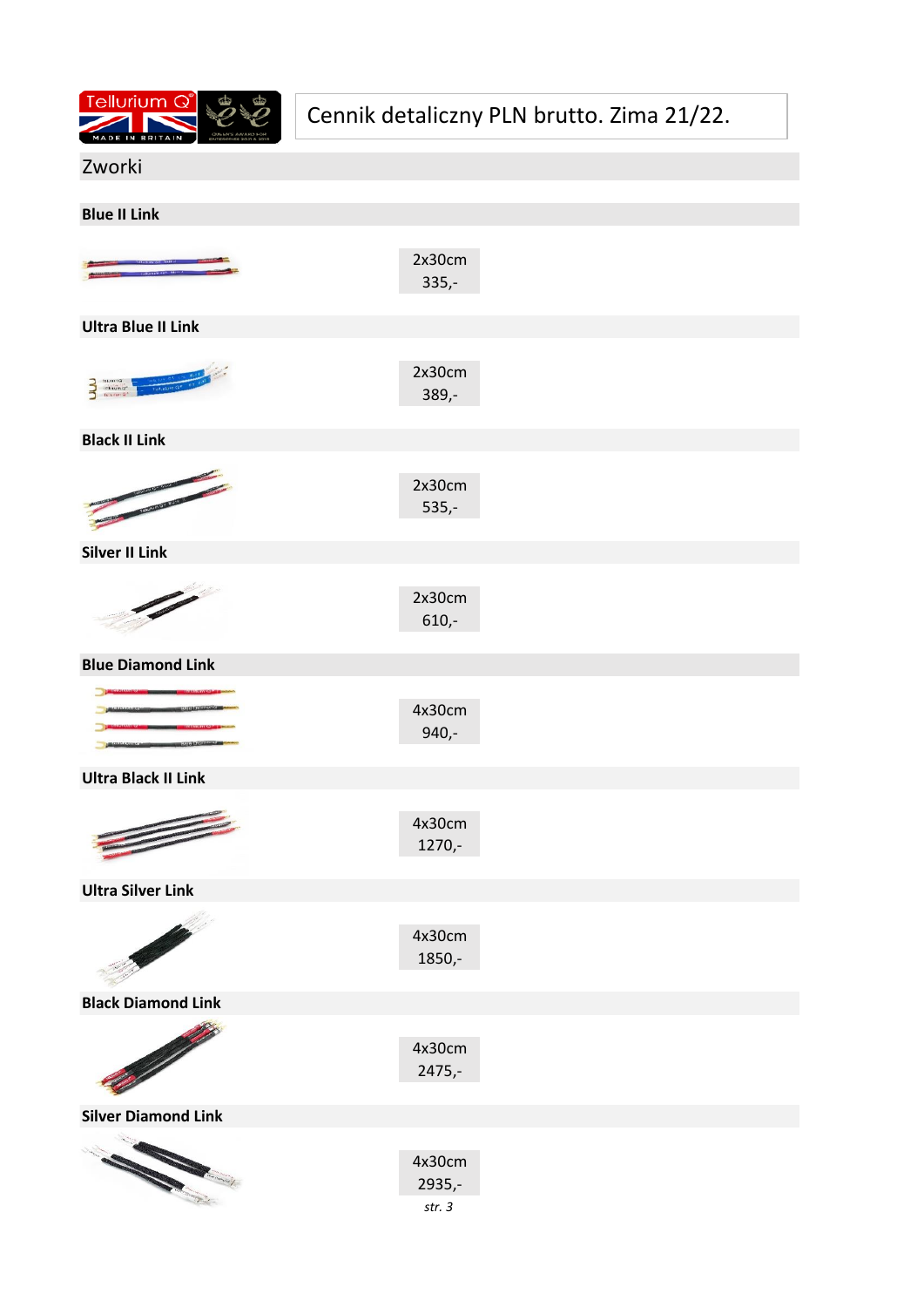

### Interkonekty RCA

| <b>Blue II RCA</b>        |          |          |          |          |
|---------------------------|----------|----------|----------|----------|
|                           | 2x1.0m   | 2x1.5m   | 2x2.0m   | 2x2.5m   |
|                           | $1045,-$ | $1215,-$ | $1385,-$ | $1555,-$ |
| <b>Black II RCA</b>       |          |          |          |          |
|                           | 2x1.0m   | 2x1.5m   | 2x2.0m   | 2x2.5m   |
|                           | 1640,-   | 1900,-   | $2160,-$ | $2420 -$ |
| <b>Ultra Black II RCA</b> |          |          |          |          |
|                           | 2x1.0m   | 2x1.5m   | 2x2.0m   | 2x2.5m   |
|                           | 2390,-   | 2690,-   | 2990,-   | $3290 -$ |
| <b>Ultra Silver RCA</b>   |          |          |          |          |
| <b>Nominal of 1</b>       | 2x1.0m   | 2x1.5m   | 2x2.0m   | 2x2.5m   |
|                           | 4590,-   | 5360,-   | 6130,-   | 6900,-   |
| <b>Black Diamond RCA</b>  |          |          |          |          |
|                           | 2x1.0m   | 2x1.5m   | 2x2.0m   | 2x2.5m   |
|                           | $5440,-$ | 6260,-   | 7080,-   | 7900,-   |
| <b>Silver Diamond RCA</b> |          |          |          |          |
| ilurlum Q                 | 2x1.0m   | 2x1.5m   | 2x2.0m   | 2x2.5m   |
|                           | 11 640,- | 12 960,- | 14 280,- | 15 600,- |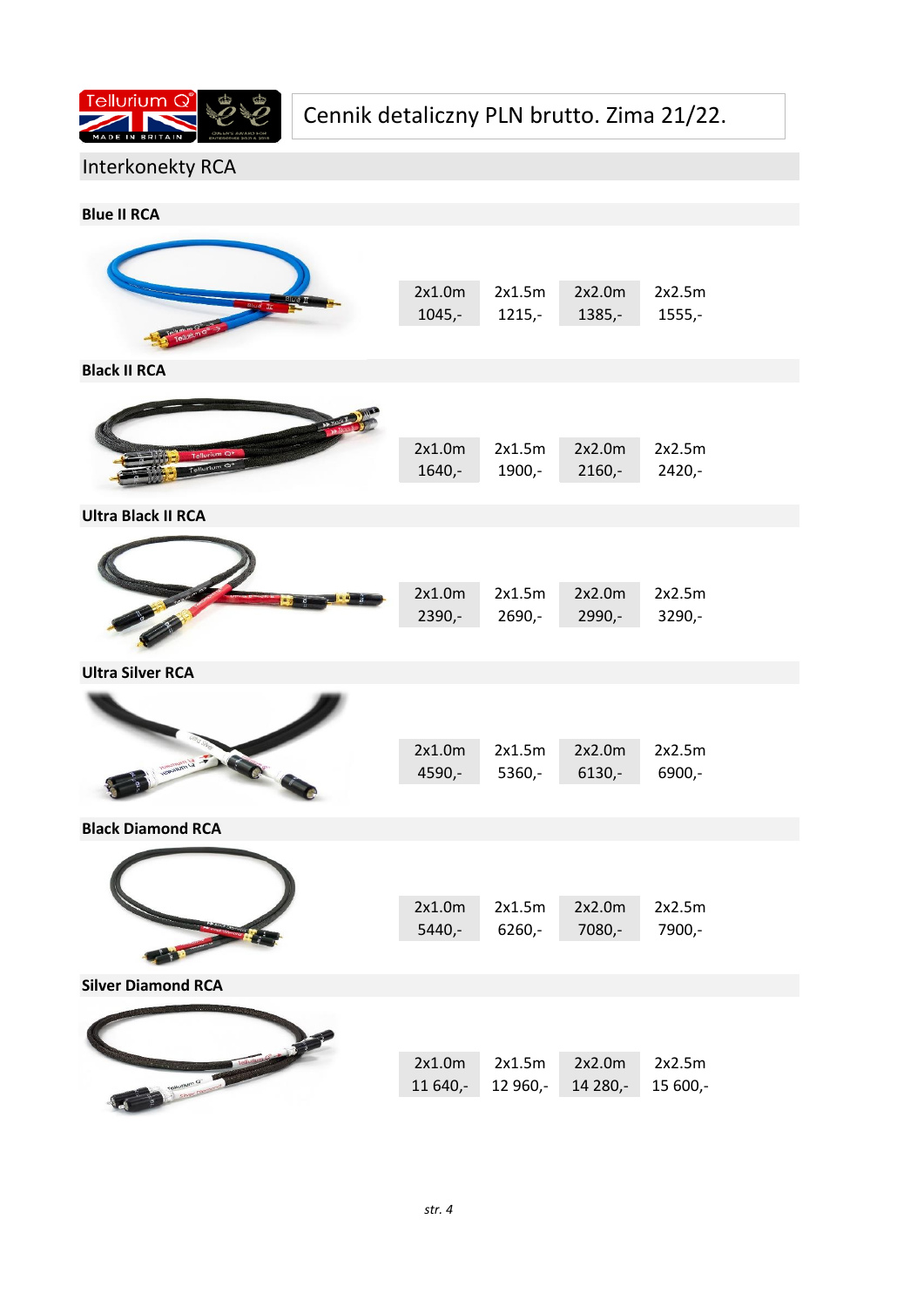

### Interkonekty XLR

| <b>Blue II XLR</b>        |          |          |          |          |
|---------------------------|----------|----------|----------|----------|
|                           | 2x1.0m   | 2x1.5m   | 2x2.0m   | 2x2.5m   |
|                           | $1350,-$ | $1525,-$ | 1700,-   | 1875,-   |
| <b>Black II XLR</b>       |          |          |          |          |
| <b>Ultra Black II XLR</b> | 2x1.0m   | 2x1.5m   | 2x2.0m   | 2x2.5m   |
|                           | $2079,-$ | $2344,-$ | $2609,-$ | $2874,-$ |
|                           |          |          |          |          |
|                           | 2x1.0m   | 2x1.5m   | 2x2.0m   | 2x2.5m   |
|                           | $3240,-$ | 3530,-   | $3820,-$ | $4110,-$ |
| <b>Ultra Silver XLR</b>   |          |          |          |          |
|                           | 2x1.0m   | 2x1.5m   | 2x2.0m   | 2x2.5m   |
|                           | 5500,-   | $6220,-$ | 6940,-   | 7660,-   |
| <b>Black Diamond XLR</b>  |          |          |          |          |
|                           | 2x1.0m   | 2x1.5m   | 2x2.0m   | 2x2.5m   |
|                           | 6600,-   | 7410,-   | 8220,-   | $9030,-$ |
| <b>Silver Diamond XLR</b> |          |          |          |          |
| Tellurium Q'              | 2x1.0m   | 2x1.5m   | 2x2.0m   | 2x2.5m   |
|                           | 13 190,- | 14 540,- | 15 890,- | 17 240,- |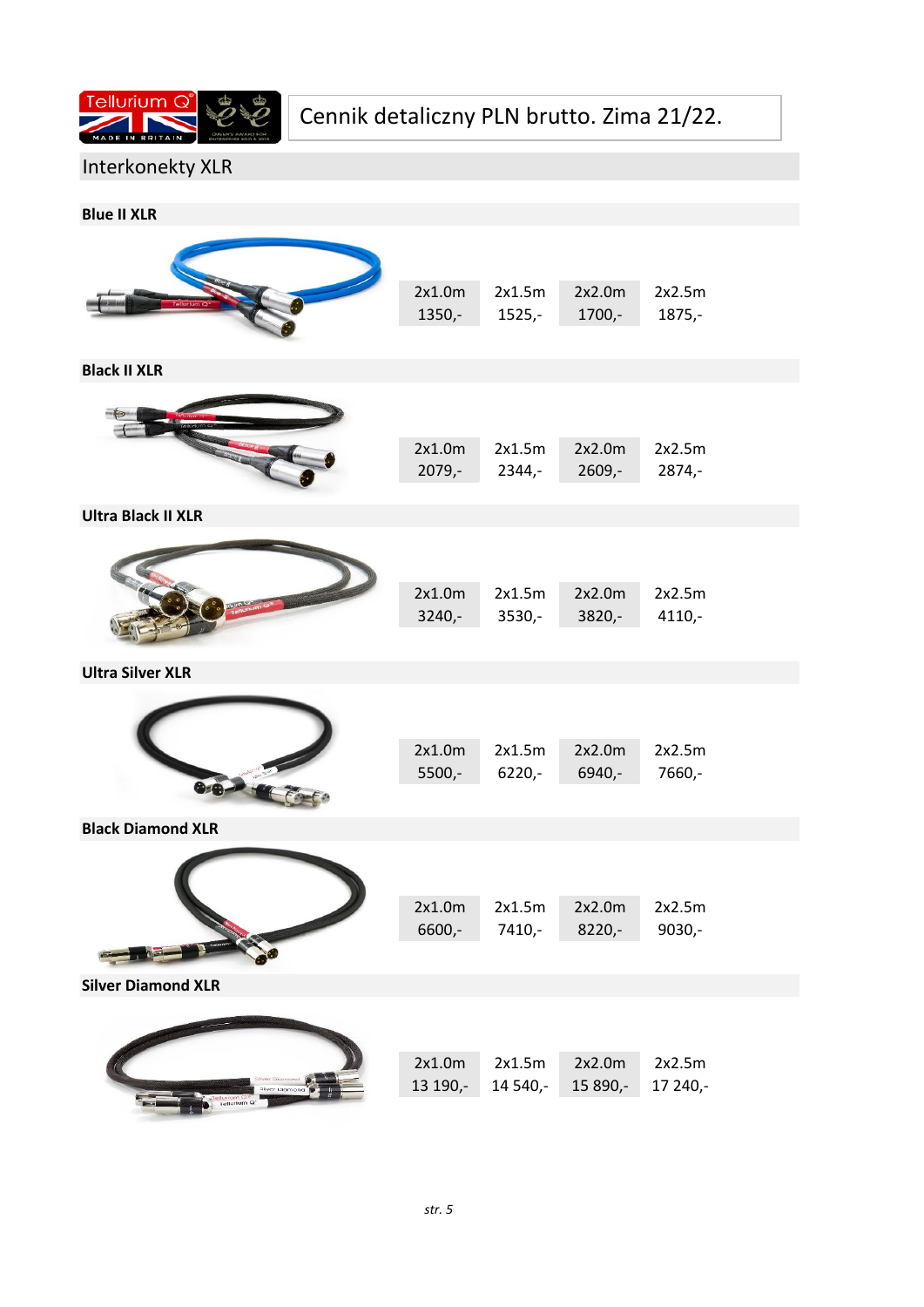

### Interkonekty gramofonowe RCA

| <b>Blue II Turntable RCA</b>                |                              |                    |                    |                    |  |
|---------------------------------------------|------------------------------|--------------------|--------------------|--------------------|--|
|                                             | 2x1.0m<br>$1045,-$           | 2x1.5m<br>$1215,-$ | 2x2.0m<br>$1385,-$ | 2x2.5m<br>$1555,-$ |  |
| <b>Black II Turntable RCA</b>               |                              |                    |                    |                    |  |
|                                             | 2x1.0m<br>$1640,-$           | 2x1.5m<br>1900,-   | 2x2.0m<br>$2160,-$ | 2x2.5m<br>$2420,-$ |  |
| <b>Ultra Black II Turntable RCA</b>         |                              |                    |                    |                    |  |
|                                             | 2x1.0m<br>2390,-             | 2x1.5m<br>$2690,-$ | 2x2.0m<br>2990,-   | 2x2.5m<br>$3290,-$ |  |
| <b>Ultra Silver Turntable RCA</b>           |                              |                    |                    |                    |  |
|                                             | 2x1.0m<br>4590,-             | 2x1.5m<br>5360,-   | 2x2.0m<br>$6130,-$ | 2x2.5m<br>6900,-   |  |
| <b>Black Diamond Turntable RCA</b>          |                              |                    |                    |                    |  |
|                                             | 2x1.0m<br>$5440,-$           | 2x1.5m<br>$6260,-$ | 2x2.0m<br>7080,-   | 2x2.5m<br>7900,-   |  |
| <b>Silver Diamond Turntable RCA</b>         |                              |                    |                    |                    |  |
|                                             | 2x1.0m<br>11 640,-           | 2x1.5m<br>12 960,- | 2x2.0m<br>14 280,- | 2x2.5m<br>15 600,- |  |
| Ultra Black II kabel do ramienia DIN -> RCA |                              |                    |                    |                    |  |
|                                             | 1.0 <sub>m</sub><br>$3400,-$ | 1.5m<br>3830,-     |                    |                    |  |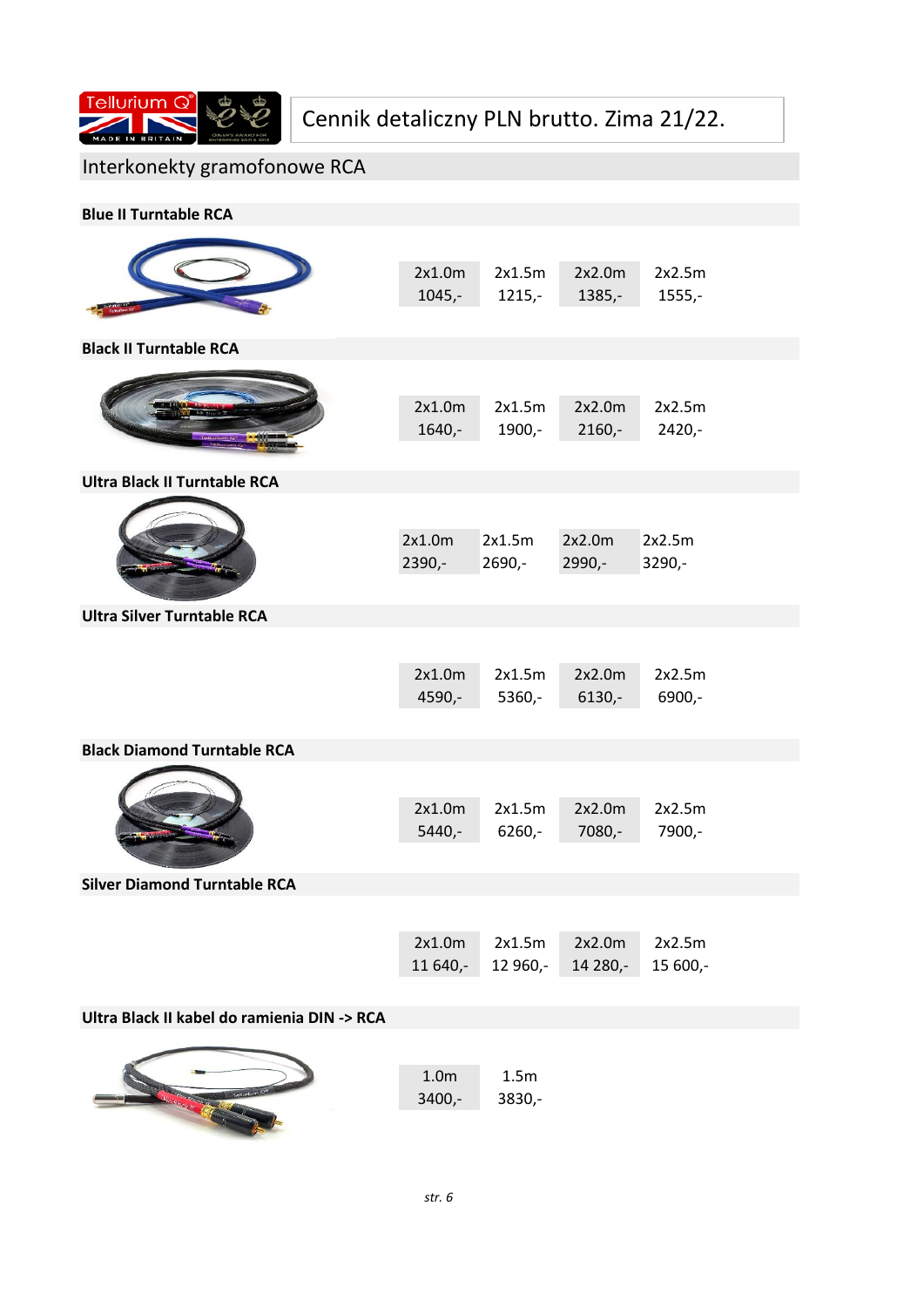

| <b>Kable DIN</b>                                     |                              |                  |                              |  |
|------------------------------------------------------|------------------------------|------------------|------------------------------|--|
| <b>Black II DIN 5 Pin</b>                            |                              |                  |                              |  |
|                                                      | 1.0 <sub>m</sub><br>2190,-   | 1.5m<br>$2340,-$ | 2.0 <sub>m</sub><br>2490,-   |  |
| <b>Black Diamond DIN 5 Pin</b>                       |                              |                  |                              |  |
|                                                      | 1.0 <sub>m</sub><br>$5140,-$ | 1.5m<br>5900,-   | 2.0 <sub>m</sub><br>6660,-   |  |
| <b>Silver Diamond DIN 5 Pin</b>                      |                              |                  |                              |  |
|                                                      | 1.0 <sub>m</sub><br>6300,-   | 1.5m<br>$7250,-$ | 2.0 <sub>m</sub><br>$8200,-$ |  |
| Interkonekty cyfrowe RCA / BNC                       |                              |                  |                              |  |
| <b>Blue II Waveform Digital RCA lub BNC</b>          |                              |                  |                              |  |
|                                                      | 1.0 <sub>m</sub><br>1300,-   | 1.5m<br>$1440,-$ | 2.0 <sub>m</sub><br>1580,-   |  |
| <b>Black II Waveform hf Digital RCA lub BNC</b>      |                              |                  |                              |  |
|                                                      | 1.0 <sub>m</sub><br>$2150,-$ | 1.5m<br>$2340,-$ | 2.0 <sub>m</sub><br>$2530,-$ |  |
| <b>Ultra Silver Waveform hf Digital RCA lub BNC</b>  |                              |                  |                              |  |
|                                                      | 1.0 <sub>m</sub><br>4240,-   | 1.5m<br>4710,-   | 2.0m<br>5180,-               |  |
| <b>Black Diamond Waveform hf Digital RCA lub BNC</b> |                              |                  |                              |  |
|                                                      | 1.0 <sub>m</sub><br>$5150,-$ | 1.5m<br>5810,-   | 2.0 <sub>m</sub><br>6470,-   |  |
| Silver Diamond Waveform hf Digital RCA lub BNC       |                              |                  |                              |  |
|                                                      | 1.0 <sub>m</sub><br>6890,-   | 1.5m<br>7650,-   | 2.0 <sub>m</sub><br>8410,-   |  |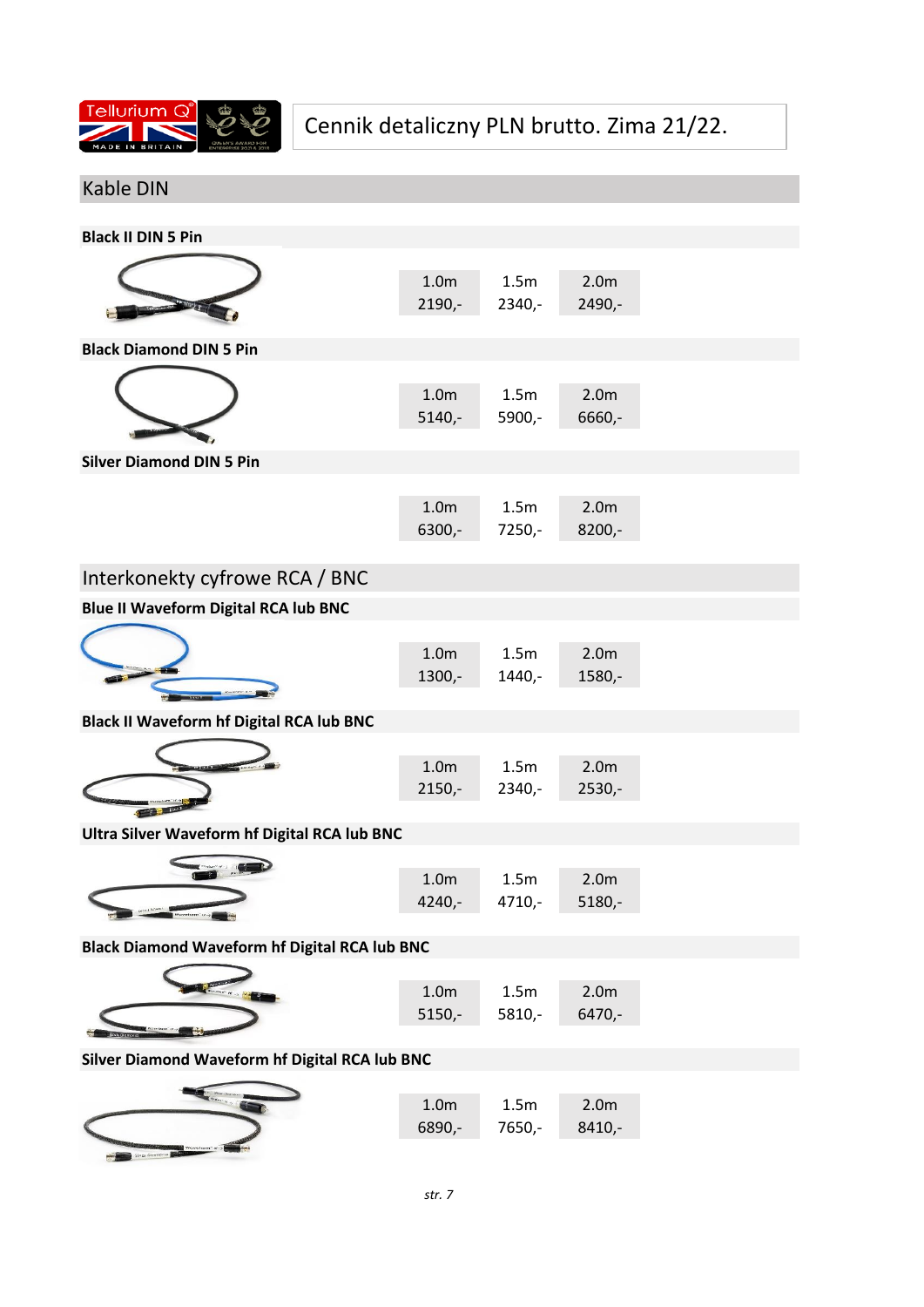

| Interkonekty cyfrowe AES/EBU         |                                             |                  |                              |  |
|--------------------------------------|---------------------------------------------|------------------|------------------------------|--|
| <b>Blue II Digital XLR</b>           |                                             |                  |                              |  |
|                                      | 1.0 <sub>m</sub><br>$1350,-$                | 1.5m<br>1505,-   | 2.0 <sub>m</sub><br>1660,-   |  |
| <b>Black II Digital XLR</b>          |                                             |                  |                              |  |
|                                      | 1.0 <sub>m</sub><br>$2160,-$                | 1.5m<br>$2340,-$ | 2.0 <sub>m</sub><br>2520,-   |  |
| <b>Ultra Silver II Digital XLR</b>   |                                             |                  |                              |  |
|                                      | 1.0 <sub>m</sub><br>5200,-                  | 1.5m<br>5800,-   | 2.0 <sub>m</sub><br>6400,-   |  |
| <b>Silver Diamond II Digital XLR</b> |                                             |                  |                              |  |
|                                      | 1.0 <sub>m</sub><br>$6750,-$                | 1.5m<br>7540,-   | 2.0 <sub>m</sub><br>8330,-   |  |
| Kable USB                            |                                             |                  |                              |  |
| <b>Blue II USB</b>                   |                                             |                  |                              |  |
|                                      | 1.0 <sub>m</sub><br>1050,-                  | 1.5m<br>1170,-   | 2.0 <sub>m</sub><br>1290,-   |  |
| <b>Black II USB</b>                  |                                             |                  |                              |  |
| Black II                             | 1.0 <sub>m</sub><br>1740,-                  | 1.5m<br>1880,-   | 2.0 <sub>m</sub><br>2020,-   |  |
| <b>Silver USB</b>                    |                                             |                  |                              |  |
| Tellurium Q <sup>®</sup><br>Silver   | 1.0 <sub>m</sub><br>2320,-                  | 1.5m<br>$2610,-$ | 2.0 <sub>m</sub><br>2900,-   |  |
| <b>Ultra Silver USB</b>              |                                             |                  |                              |  |
| umo Sver<br>Tellurium Q <sup>®</sup> | 1.0 <sub>m</sub><br>2985,-                  | 1.5m<br>3425,-   | 2.0 <sub>m</sub><br>3865,-   |  |
| <b>Silver Diamond USB</b>            |                                             |                  |                              |  |
|                                      | 1.0 <sub>m</sub><br>$5300,-$<br>$str. \; 8$ | 1.5m<br>5860,-   | 2.0 <sub>m</sub><br>$6420,-$ |  |